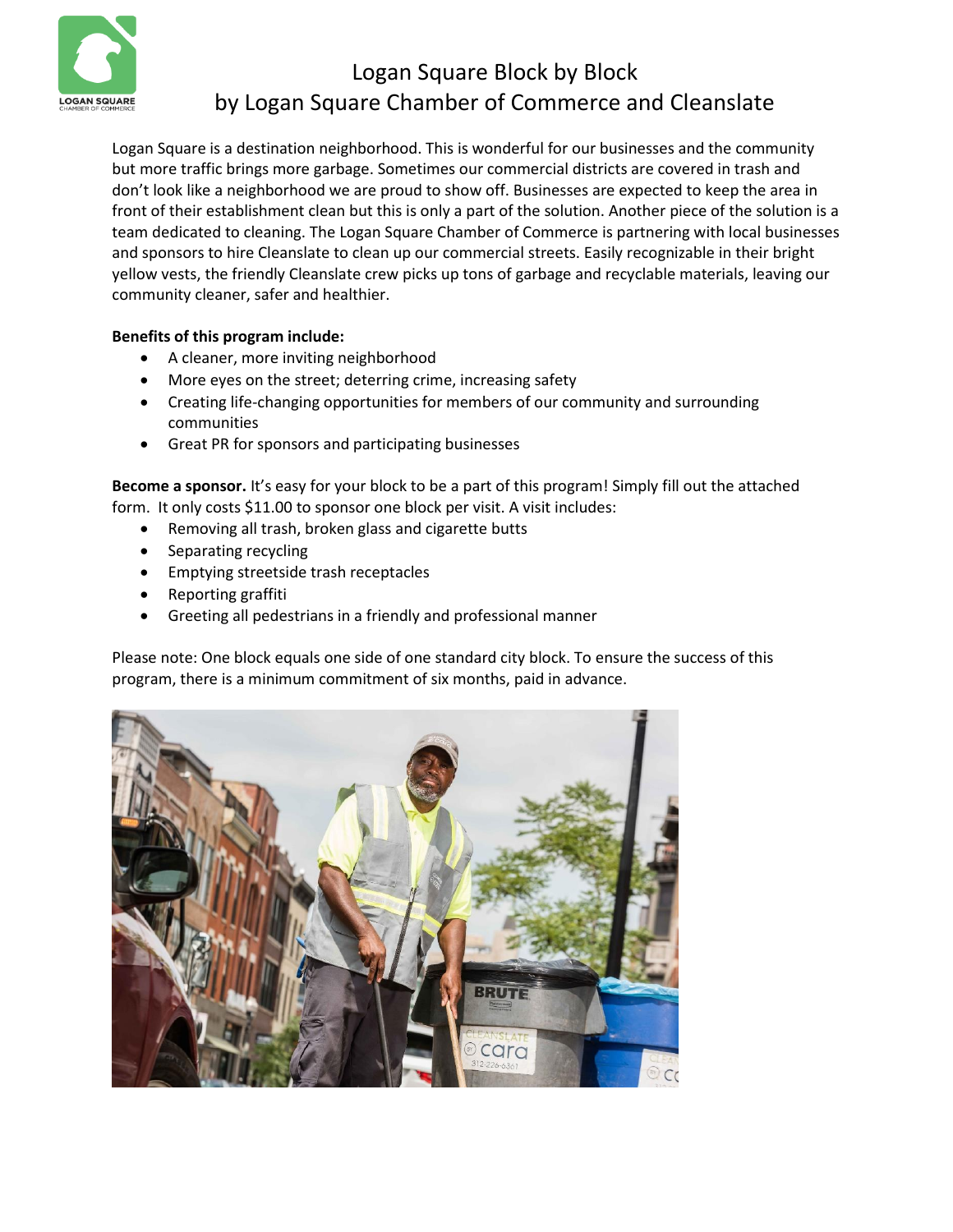

Logan Square Block by Block by Logan Square Chamber of Commerce and Cleanslate

| Sign Up to Be a Sponsor!<br><b>Payment Form</b>                                                                                                                                                                                                                                                                                                                                                                                                                                                                  |
|------------------------------------------------------------------------------------------------------------------------------------------------------------------------------------------------------------------------------------------------------------------------------------------------------------------------------------------------------------------------------------------------------------------------------------------------------------------------------------------------------------------|
|                                                                                                                                                                                                                                                                                                                                                                                                                                                                                                                  |
|                                                                                                                                                                                                                                                                                                                                                                                                                                                                                                                  |
|                                                                                                                                                                                                                                                                                                                                                                                                                                                                                                                  |
|                                                                                                                                                                                                                                                                                                                                                                                                                                                                                                                  |
| Payment can be made via credit card, paypal or check and must be included with this form to secure<br>participation. Checks should be made payable to: Logan Square Chamber of Commerce                                                                                                                                                                                                                                                                                                                          |
| Sponsorship Level:<br>Presenting Sponsor-\$2,850<br>Covers the cost of 1 visit per week for 6 months for 10 blocks. A Presenting Sponsor will have<br>their logo on the interns' vests, a listing on the LSCC Block by Block webpage, notification to the<br>local Aldermen and 14 <sup>th</sup> District CPD, a sponsor recognition certificate and inclusion in weekly<br>newsletters and other social media posts                                                                                             |
| Sponsor- \$1,450<br>Covers the cost of 1 visit per week for 6 months for 5 blocks. A Sponsor will receive recognition<br>on the LSCC website, notification to the local Aldermen and 14 <sup>th</sup> District CPD, a sponsor<br>recognition certificate and inclusion in weekly newsletters and other social media posts                                                                                                                                                                                        |
| Block Sponsor- \$286<br>Covers the cost of 1 visit per week for 6 months for 1 block. A Block Sponsor will receive<br>recognition on the LSCC website, notification to the local Aldermen and 14 <sup>th</sup> District CPD, a<br>sponsor recognition certificate and inclusion in newsletters and other social media posts<br>**Blocks to be Sponsored:                                                                                                                                                         |
| Please include side of the street and cross streets at each end (i.e.: North side of Main Street<br>between 1 <sup>st</sup> St and 2 <sup>nd</sup> Ave)                                                                                                                                                                                                                                                                                                                                                          |
| Plaza Sponsor-\$45 (if selected, please indicate number of visits and selected area)<br>Includes one visit to selected area, either Woodard Plaza or Logan Square; cleaning all paved<br>areas of the area; emptying all garbage receptacles. A Plaza Sponsor will receive recognition on<br>the LSCC website, notification to the local Aldermen and 14 <sup>th</sup> District CPD, a sponsor recognition<br>certificate and inclusion in newsletters and other social media posts during the week of the visit |

\_\_\_\_\_\_\_\_\_\_\_\_\_\_\_\_\_\_\_\_\_\_\_\_\_\_\_\_\_\_\_\_\_\_\_\_\_\_\_\_\_\_\_\_\_\_\_\_\_\_\_\_\_\_\_\_\_\_\_\_\_\_\_\_\_

\*\*Plaza to be Sponsored:

**TOTAL…………………………………………….: \_\_\_\_\_\_\_\_**